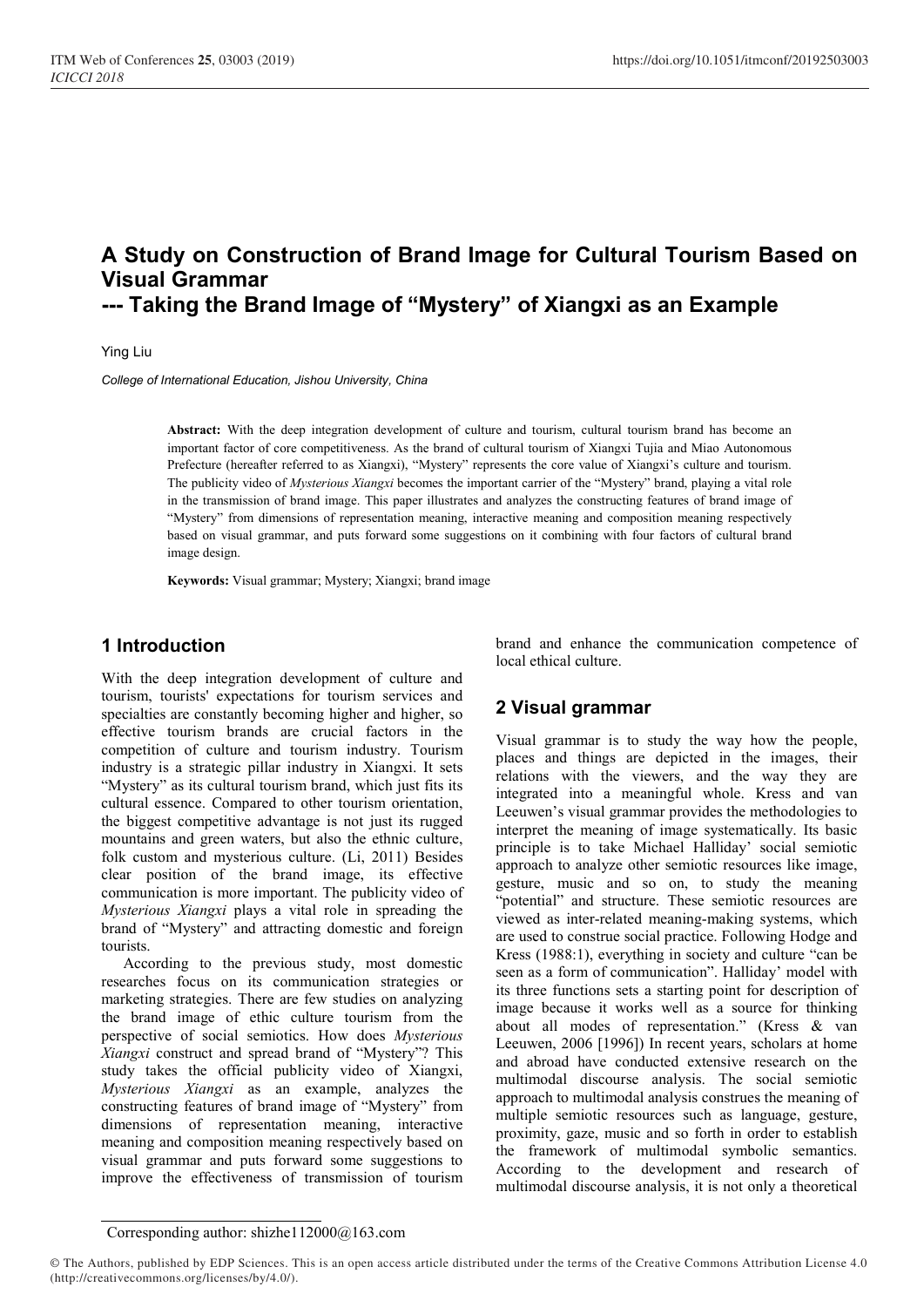research framework but also an important approach of discourse analysis.

# 3 Interpreting the brand image of "Mystery" from visual grammar

The data selected in this study is the official publicity video named Mysterious Xiangxi released by local government. It includes the introduction and four short episodes, "Green Xiangxi", "Cultural Xiangxi", "Open Xiangxi" and "Harmonious Xiangxi". The brand image of "Mystery" is constructed through the semiotic resources like images, words, music, sound, color, time and so on.

| Semio-<br>dics<br>Time |                                            | image     | words     | music     | sound      | colour |
|------------------------|--------------------------------------------|-----------|-----------|-----------|------------|--------|
| 45"<br>0'              | Introduce-<br>tion                         | $\sqrt{}$ | $\sqrt{}$ | $\sqrt{}$ | $\sqrt{ }$ |        |
| 48"<br>0'<br>2' 32''   | "Green<br>Xiangxi"                         | $\sqrt{}$ | ν         | $\sqrt{}$ | V          |        |
| $2'$ 33"<br>4' 45''    | "Cultural<br>Xiangxi"                      | $\sqrt{}$ |           | √         | √          |        |
| $4'$ 46"<br>7' 07''    | "Open<br>Xiangxi"                          | √         |           |           |            |        |
| 08"<br>7'<br>$8'$ 35"  | "Harmo-<br>nious<br>Xiangxi"<br>and ending | $\sqrt{}$ | $\sqrt{}$ | $\sqrt{}$ | $\sqrt{}$  |        |

The design of cultural tourism brand is composed by auditory factors, visual factors, factors of psychological perception and factors of comprehensive perception. These four factors constitute a complete image system of cultural tourism brand. (Zhang & Wang, 2011) How does Mysterious Xiangxi construct and spread brand of "Mystery"? How do the four factors of cultural tourism brand design work together? The following parts will analyze the constructing strategies of "Mystery" from dimensions of representation meaning, interactive meaning and composition meaning respectively based on visual grammar and cooperative effect of the four factors.

#### 3.1 Representation meaning of "Mystery" in the Mysterious XiangXi

In the introduction of Mysterious Xiangxi, the implication of mystery is represented by analytical processes of the conceptual representation. The nine scenes show the rugged mountains and green water, ancient city, Aizhai Bridge and so on. This part summarizes the features of mysterious Xiangxi--a peaceful utopia and a well-known ecological and cultural park at home and abroad. To further illustrate mysterious image, the publicity video is divided into four episodes. In the episode of "Green Xiangxi", it is to introduce unique natural environment of Xiangxi, its abundant green agricultural products and ecocultural tourism. There are thirty-five scenes in "Green Xiangxi" which can be divided into four parts. Part one presents Xiangxi's unique natural environment including primeval forests, Wetland park, You River and Wu River and so on (12 scenes). Part two introduces Xiangxi's

ecological agriculture like by GuZhang Tea, BaoJing Golden Tea, kiwi fruit, Ponkan, JiuGui wine through action processes and reactional processes of narrative representation (six scenes). Part three informs the ecocultural tourism like MengDong River, QiFeng Lake, Dong River, Wetlands Park and so on through analytic processes of narrative representation. Part four describes the dynamics behaviors of tourists like running, climbing, drawing in the forest and so on to demonstrate that tourists indulge in the beautiful scenery by action processes of narrative meaning.

|  |  |  |  | <b>Analysis of "Green Xiangxi"</b> |
|--|--|--|--|------------------------------------|
|--|--|--|--|------------------------------------|

| representatio<br>nal meaning | analytical<br>process  | action<br>process and<br>reactional<br>process | analytic<br>process           | action<br>process                                   |
|------------------------------|------------------------|------------------------------------------------|-------------------------------|-----------------------------------------------------|
| contents                     | natural<br>environment | ecological<br>agriculture                      | $eco-$<br>cultural<br>tourism | harmonious<br>coexistence<br>of human and<br>nature |
| distribution<br>of scene     | 12                     | n                                              | 9                             |                                                     |
| percentage                   | 41.9%                  | 19.3%                                          | 29%                           | 12.9%                                               |

In "Cultural Xiangxi", by action processes of narrative meaning, it introduces Xiangxi's long and mysterious history, culture of loving the family, loving the country and loving the world. By You River and Wu River which run through Xiangxi, it reviews the glorious history of the former great Qin Empire and Laosi Cheng. Then, by action processes of narrative meaning, it introduces the World Intangible Cultural Heritage, like Miao's Drum Dance, Miao Embroidery, Tujia Brocade, Laosi Cheng heritage site, the South Great Wall and so on. In addition, by action processes and reactional processes of narrative meaning, it is to convey humanistic spirit and folk culture vividly, making viewers experience personally feeling, like folk song of Miao, Maogusi dance of Tujia people, Chenhe High-pitched, Tujia Waving Dance and so on (18 scenes).

Analysis of "Cultural Xiangxi"

| Representational<br>meaning     | Action process                         | Action process                              | Action process &<br>reactional process |
|---------------------------------|----------------------------------------|---------------------------------------------|----------------------------------------|
| Contents                        | Great Oin<br>empire and<br>Laosi Cheng | World<br>Intangible<br>Cultural<br>Heritage | Humanistic spirit<br>and folk culture  |
| <b>Distribution</b><br>of scene | 16                                     | 12                                          | 27                                     |
| Percentage                      | 29%                                    | 21.8%                                       | 49%                                    |

In "Open Xiangxi", on the one hand, it depicts the development of transportation in Xiangxi and establishment of the open platform; on the other hand, it displays the development of tourism and culture industry mainly by action processes of narrative meaning in order to attract investment and cooperation.

Analysis of "Open Xiangxi"

| Representational<br>meaning | Action process                       | Action process                                           |  |
|-----------------------------|--------------------------------------|----------------------------------------------------------|--|
| Contents                    | Transportation &<br>tourism industry | Combination of cultural<br>industry and tourism industry |  |
| Distribution of scene       |                                      | 50                                                       |  |
| Percentage                  | 24.2%                                | 75.8%                                                    |  |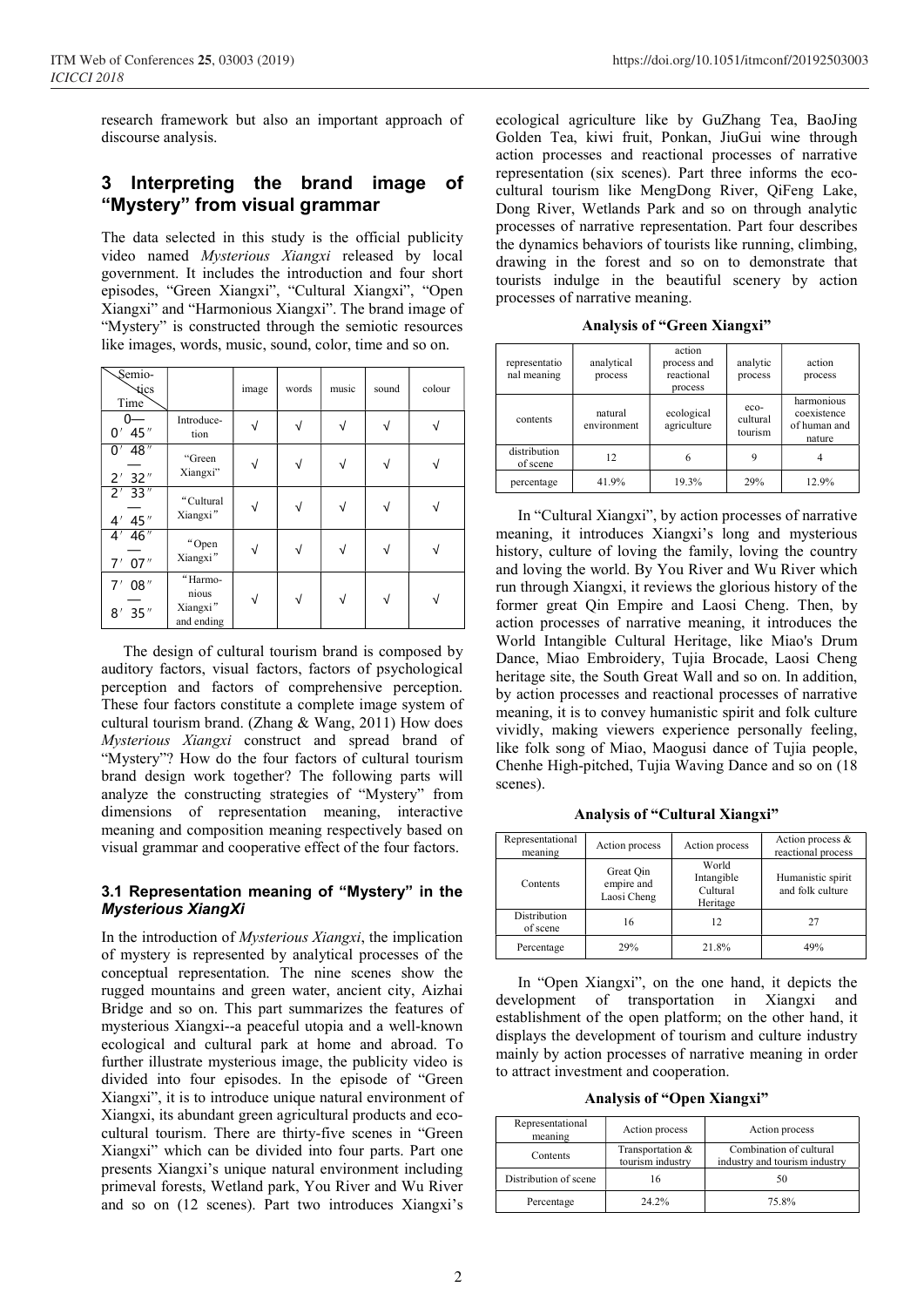In "Harmonious Xiangxi", through action and reactional processes of narrative meaning, like smile, holding hands, toast, drinking, throwing caps and so on, these action and eye contact form the vectors, to expresses the harmony between Tujia and Miao minority and Han nationality, the harmony between tourists and local dwellers, reflecting Xiangxi's upward spiritual outlook. In addition, by the symbolic processes of the conceptual meaning, like light, lantern, fountain it indicates harmony and a better future for XiangXi.

| representational         | action                         | reactional                                           | symbolic                    |
|--------------------------|--------------------------------|------------------------------------------------------|-----------------------------|
| meaning                  | process                        | process                                              | process                     |
| contents                 | upward<br>spiritual<br>outlook | harmony<br>between<br>tourists and<br>local dwellers | light, lantern,<br>fountain |
| distribution of<br>scene | 26                             |                                                      |                             |
| percentage               | 70.3%                          | 21.6%                                                | 8.1%                        |

Analysis of "Harmonious Xiangxi"

In conclusion, the mysterious image of the publicity video Mysterious Xiangxi is mainly through action processes, reactional processes of narrative meaning and analytic processes of conceptual meaning. The mystery is mainly reflected by mysterious natural ecological environment and Nuo culture. Xiangxi's natural ecological environment is expressed by analytic processes of the conceptual meaning. It's mysterious humanistic spirit and folk culture is expressed by action processes and reactional processes of narrative meaning, making tourists experience the personal feelings. By the combination with movement and standstill, Mysterious Xiangxi weaves a delicate and mysterious scroll, compose a sweet and pleasant song and have a wonderful dream for the audience.

### 3.2 Interactive meaning of "Mystery" in the Mysterious Xiangxi

According to Kress & van Leeuwen, if the viewer is not object, but subject of the look, and the represented participant is the object of the viewer's dispassionate scrutiny. No contact is made. This image is called "Offer". (Kress & van Leeuwen, 2006 [1996]) In the video of 8′54″ minutes, there was seldom eye contact between the participants and the viewers, except the girl in the Miao dress staring at viewers at 4′15″ minutes and people in the video waving to the audience viewers. Even in the reactional processes of the narrative meaning, the focuses of the eye contact are not the viewer because it intends to create a sense of mystery and charisma of Xiangxi. What's more, in the video, the cultural celebrities, like ShenCong wen, HunagYong yu, and SongZu ying, they don't have direct eye contact with the viewers, deliberately creating mysterious and profound culture of XiangXi. According to the different perspectives of the scene, distant lens and panoramic picture take more part in the video, in order to introduce the overall image of Xiangxi and pay attention to macro and integrity. From a global perspective, the social distance is set between image participants and viewers to highlight the mystery.

But in the introduction of specific intangible cultural heritage in XiangXi, like Miao items, Tujia brocade, Green agricultural products, close shots are used with the purpose to attract tourists and investors.

In order to take the viewer into the state of mysterious  $XiangXi$  and experience local culture and maintain equal relationship between participants and viewers, the angle is frontal and eye level. But in the episode of "Cultural XiangXi", low angles are used to review the history of XiangXi, like the Qin Empire, TuSi system and show respects for the heroes and the depth of history because "low angles generally give an impression of superiority and triumph". (Kress & van Leeuwen, 2006 [1996]) In terms of colour saturation, Mysterious Xiangxi has high modality and high color saturation. There are mainly distinctive colors like, red, blue and black of ethnic costumes and green Mountain and water in the video. On the contrary, in the retrospect of Qin dynasty between the 2′55″and 3′00″, color saturation is low because it recreates the scene by performance. In addition, the video pays attention to contextualization, like snowflakes in the scene of monument, water waves in the scene of clear water, fog in the scene of green and mountain in order to present high modality.

To analyze the Mysterious Xiangxi from the contact of the interactive meaning, it is mainly "offer" rather than "demand". From the perspective of social distance, it uses long shot in order to keep distant and mysterious. In addition, the angle is frontal and eye level, it involves the viewers and brings them intuitive and authentic experiences and feelings. Finally, through saturation and details, it highlights the authenticity of Mysterious Xiangxi.

### 3.3 Composition meaning of "Mystery" in the Mysterious Xiangxi

In Mysterious Xiangxi, key information is distributed in the center, where the titles and the names of scenic spots are placed in this video. From the layout of words and images in the video of Mysterious Xiangxi, the words are on the left, which are the given information but the images are on the right, which are the new information. According to the analysis from the perspective of salience, images are in the foreground with large size and words are in the background with small size. From the perspective of color saturation, the natural environment is mainly presented by the green and grey color. The humanistic society is mainly expressed by the color of red, blue, yellow and black which make the cold and warm colors complement each other, enable to display a colorful and dynamic picture of mysterious and dynamic Xiangxi.

In conclusion, the brand image of "Mystery" is mainly represented from three dimensions of visual grammar. First, in representational meaning, "Mystery" in the video of Mysterious Xiangxi is mainly represented by action processes of narrative meaning and analytical processes of conceptual meaning to display the mysterious natural ecological environment, green ecological products and folk culture. Second, "Mystery" between the viewers and the participants is mainly formed through long shot, high